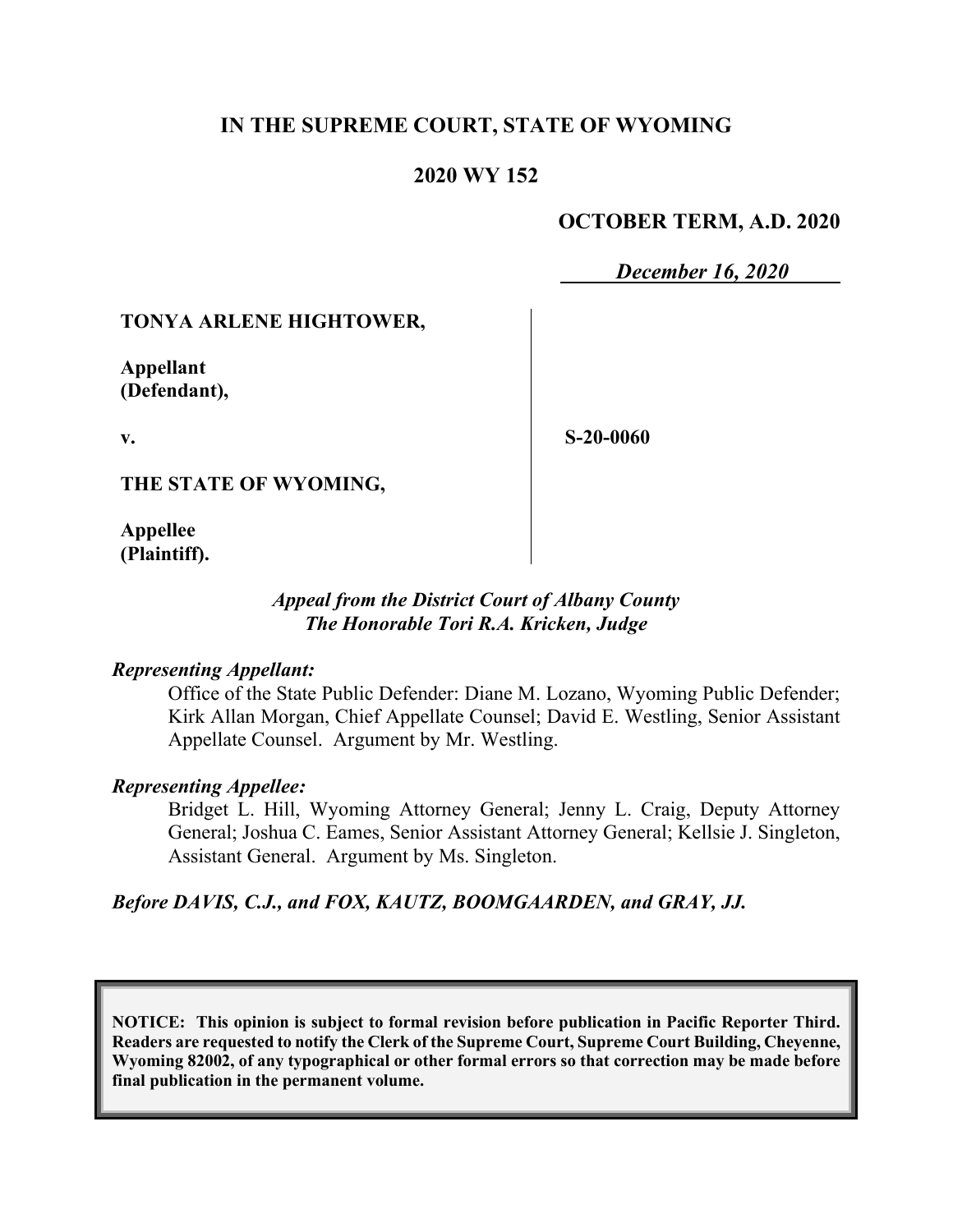### **BOOMGAARDEN, Justice.**

[¶1] Tonya Hightower, a professional semi-trailer truck driver, was involved in a highway collision that resulted in a fatality. Ms. Hightower was subsequently tried by a jury and convicted of aggravated homicide by vehicle under Wyo. Stat. Ann. § 6-2- 106(b)(ii). On appeal, Ms. Hightower contends the district court erred in denying her motion for judgment of acquittal because the evidence presented at trial was insufficient to show she acted recklessly. We agree and reverse.

### *ISSUE*

[¶2] The dispositive issue is:

Was the evidence sufficient for the jury to conclude, beyond a reasonable doubt, that Ms. Hightower acted recklessly?

### *FACTS*

[¶3] The State charged Ms. Hightower with one count of aggravated homicide by vehicle. The information stated that "Defendant operated or drove a vehicle in a reckless manner, and Defendant's conduct is the proximate cause of the death of another person, in violation of Wyoming Statute  $\S 6$ -2-106(b)(ii)[.]" During a three day jury trial, the State theorized that Ms. Hightower fell asleep behind the wheel. It argued she acted in a reckless manner by consciously disregarding fatigue and presented evidence in accordance with this theory.

[¶4] The bulk of the State's evidence at trial came from the testimony of two Wyoming State Troopers. Trooper Dustin Ragon, who was first on the scene, has training and experience in law enforcement, crash investigation, and commercial carriers including logbooks, electronic logging devices, and commercial driver regulations. Trooper Tyler Matheney, who also responded to the scene and investigated the crash, testified as an expert witness in crash reconstruction.

[¶5] Accepting the State's evidence as true, the facts established at trial are as follows. Ms. Hightower was a professional semi-trailer truck driver with 22 years of experience. Ms. Hightower and her husband were team drivers, which meant they alternated driving the truck, "one sleeps, one drives."

[¶6] On March 21, 2018, Ms. Hightower was driving westbound on I-80 between Cheyenne and Laramie when her truck struck a sedan and killed the driver, Mr. Vidal Madera, who was on his way to work.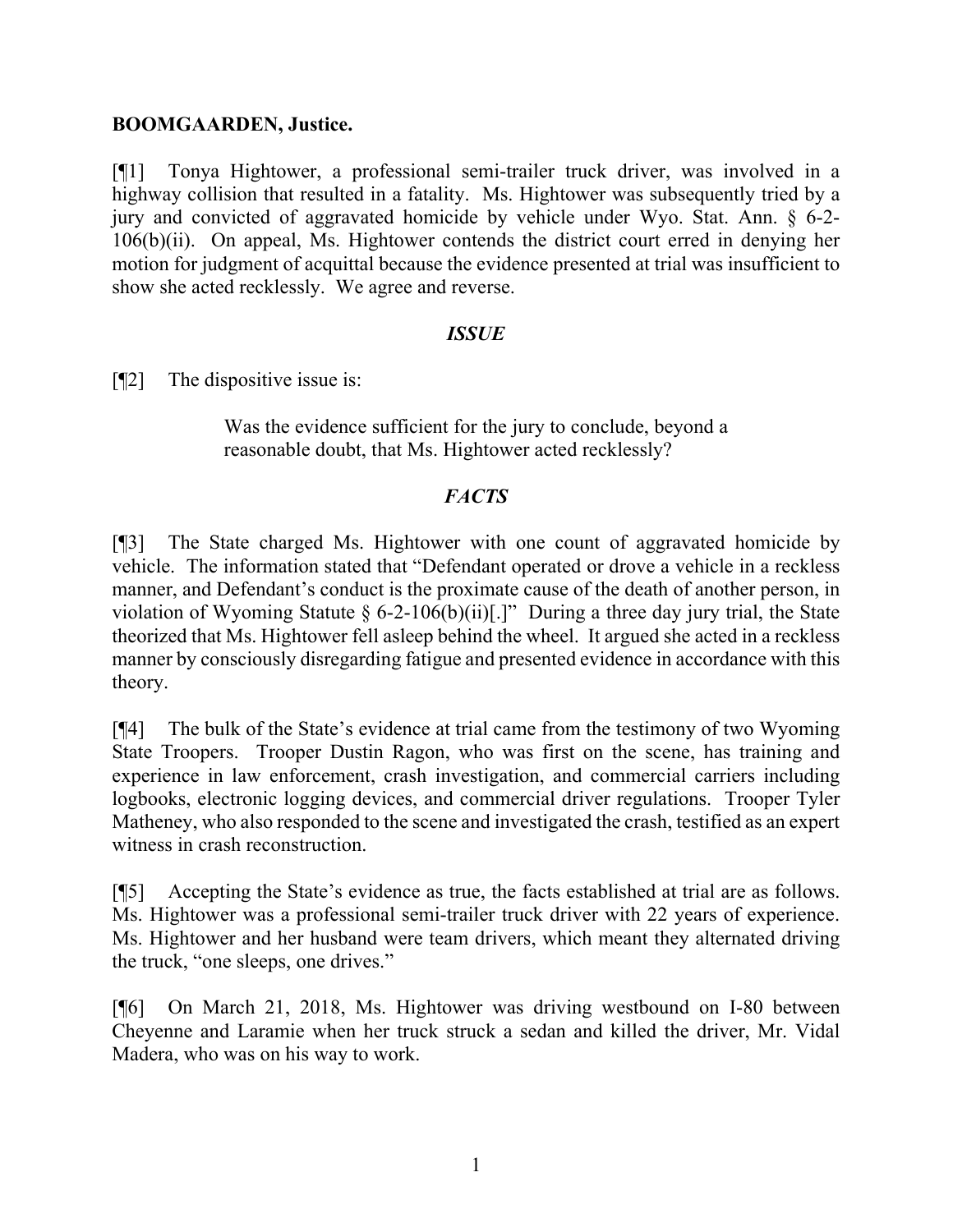[¶7] Tread marks at the scene showed Ms. Hightower's truck veered left out of the westbound lane, crossed the median, and rolled over two sets of rumble strips before it entered the eastbound lanes and struck Mr. Madera's sedan. Trooper Matheney testified Ms. Hightower drove in the median for "a little more than seven seconds" before entering the eastbound lanes. The final resting place of the truck indicated it had continued across the eastbound lanes, over another rumble strip, up an embankment and through a fence before it came to rest on a small pile of rocks. Trooper Matheney said the evidence showed the truck came to an "uncontrolled rest," meaning it "came to rest [] unintentionally." Trooper Ragon testified the tread marks were over two football fields long and they showed no indication of braking, sliding or harsh steering. Trooper Matheney also testified the tread marks indicated the tires "freely" rolled the entire time—there was no skidding or sliding and "minimal, if any, steering input[.]"

[¶8] When Trooper Ragon arrived on the scene, he found the Hightowers inside their truck. Ms. Hightower had been driving, Mr. Hightower was in the sleeper berth. Trooper Ragon asked "Why did you hit that car?" Ms. Hightower responded "I hit a car?" He testified she did not seem impaired—she did seem to be in shock, but said she was okay. Trooper Ragon testified Ms. Hightower did not know what had happened, she said she "just remembered fighting for the steering wheel." He asked if she had possibly fallen asleep and she said "she didn't think that she fell asleep."

[¶9] Ms. Hightower was transported to the hospital where she told Trooper Ragon she had taken a hydrocodone and a promethazine nausea pill. Trooper Matheney also testified Ms. Hightower told him she took these medications, and she said she took them after the crash. Ms. Hightower consented to a blood draw<sup>[1](#page-2-0)</sup> at the hospital, and two separate tests came back negative for any controlled substances.

[¶10] Trooper Ragon requested the Hightowers' driving logbooks for the previous 8 days. Ms. Hightower's logs showed she began driving at about 11 p.m. the night before the collision. She drove for about 1 hour and 41 minutes, entered the sleeper berth for 1 hour and 22 minutes, drove again for about another hour and then entered the sleeper berth again for 2 hours and 2 minutes. Ms. Hightower had been driving again for 11 minutes when the crash occurred. Trooper Ragon also testified he found potential logbook violations from the days before the collision where Ms. Hightower's and Mr. Hightower's logs did not match. $^2$  $^2$ 

<span id="page-2-0"></span><sup>&</sup>lt;sup>1</sup> When asked about his decision to test Ms. Hightower's blood rather than her urine, Trooper Ragon testified, "[i]n urine you can find prior use, but in blood you find, like, impairment and current use."

<span id="page-2-1"></span><sup>&</sup>lt;sup>2</sup> Because the Hightowers are "team drivers" their logbooks should be complementary. That is, when one is driving, the other must be either "on duty not driving status" or "sleeper berth" and cannot be "off duty". In the days before the collision, the logs showed Ms. Hightower was reporting herself "off duty" while Mr. Hightower's logs showed he was driving.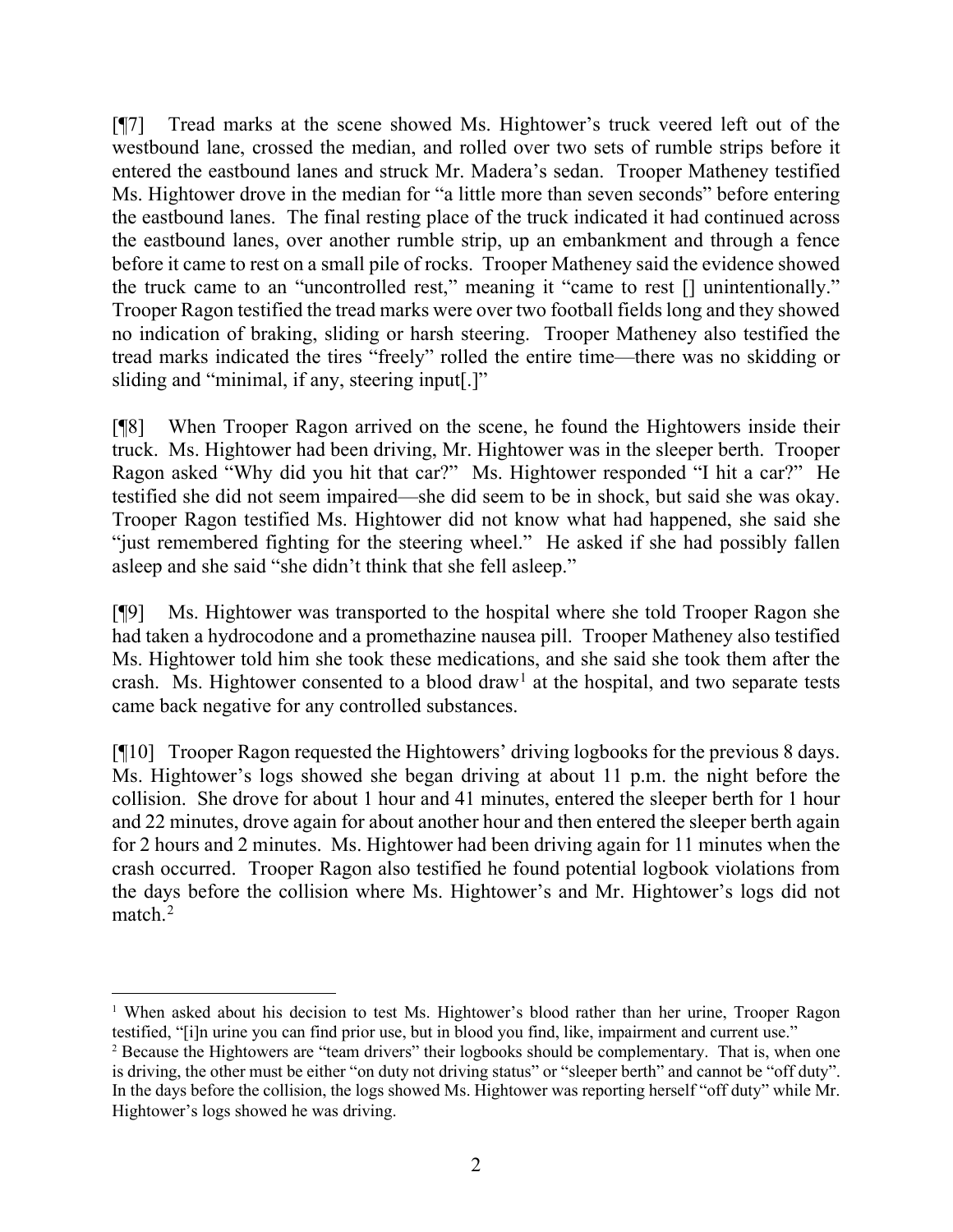[¶11] Additionally, the evidence showed the road conditions were clear and despite some snow in the median and on the roadsides, weather was not suspected to be a contributing factor to the crash. The crash investigation concluded there was no malfunction of Ms. Hightower's truck that contributed to the crash. And, prior to the crash, Ms. Hightower was driving with her cruise control set below the posted speed limit.

[¶12] After the jury heard this evidence, Ms. Hightower moved for judgment of acquittal arguing the evidence was too uncertain to show she acted recklessly. The court denied the motion and gave the case to the jury who found Ms. Hightower guilty. Ms. Hightower was sentenced to 10-20 years in prison.

## *STANDARD OF REVIEW*

[¶13] "[T]he standard of review for a denial of a motion for judgment of acquittal is the same as that used when an appeal claims insufficient evidence to convict because both challenge the sufficiency of the evidence." *Kuebel v. State*, 2019 WY 75, ¶ 26, 446 P.3d 179, 187 (Wyo. 2019) (citing *Foltz v. State*, 2017 WY 155, ¶ 10, 407 P.3d 398, 401 (Wyo. 2017)). When applying this standard, "[w]e 'accept as true the State's evidence and all reasonable inferences which can be drawn from it.'" *Id.* ¶ 27, 446 P.3d at 187 (quoting *Hyatt v. State*, 2018 WY 84, ¶ 10, 422 P.3d 524, 527–28 (Wyo. 2018)). We simply determine "whether any rational trier of fact could have found that the essential elements of a charged crime were proven beyond a reasonable doubt on the evidence presented." *Morones v. State*, 2020 WY 85, ¶ 8, 466 P.3d 300, 303 (Wyo. 2020) (quoting *[Gonzalez-](https://1.next.westlaw.com/Link/Document/FullText?findType=Y&serNum=2049328062&pubNum=0004645&originatingDoc=Ib33088c0b67611eabb269ba69a79554c&refType=RP&fi=co_pp_sp_4645_1099&originationContext=document&transitionType=DocumentItem&contextData=(sc.Search)#co_pp_sp_4645_1099)Chavarria v. State*[, 2019 WY 100, ¶ 22, 449 P.3d 1094, 1099 \(Wyo. 2019\)\)](https://1.next.westlaw.com/Link/Document/FullText?findType=Y&serNum=2049328062&pubNum=0004645&originatingDoc=Ib33088c0b67611eabb269ba69a79554c&refType=RP&fi=co_pp_sp_4645_1099&originationContext=document&transitionType=DocumentItem&contextData=(sc.Search)#co_pp_sp_4645_1099).

#### *DISCUSSION*

[¶14] Ms. Hightower was convicted of aggravated homicide by vehicle. The applicable statute states:

> (b) A person is guilty of aggravated homicide by vehicle and shall be punished by imprisonment in the penitentiary for not more than twenty (20) years, if:

> > \* \* \*

(ii) [She] operates or drives a vehicle in a reckless manner, and [her] conduct is the proximate cause of the death of another person.

Wyo. Stat. Ann. § 6-2-106(b)(ii) (LexisNexis 2019).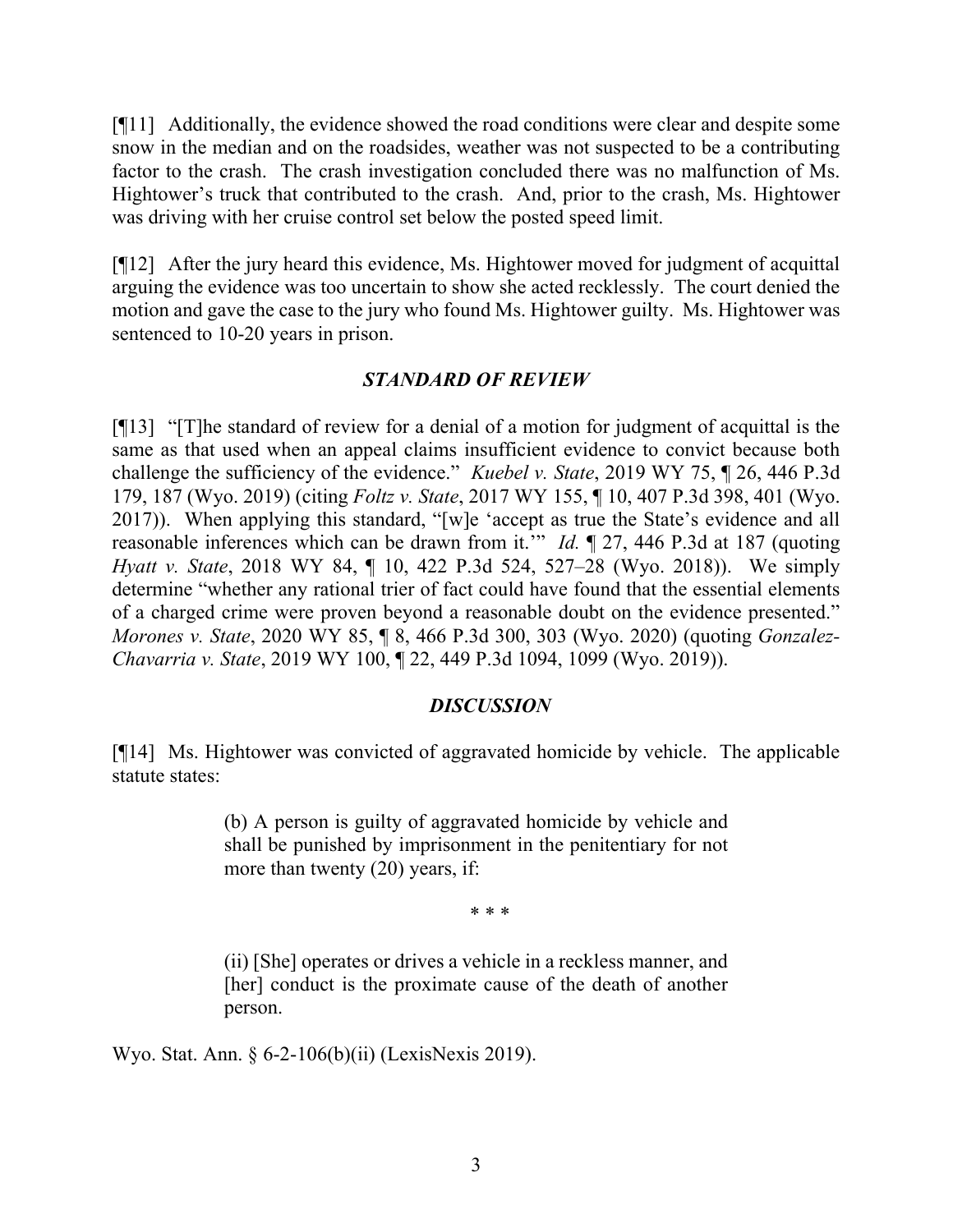[¶15] Ms. Hightower argues the State failed to present sufficient evidence to prove she acted in a reckless manner. *See id.* According to Wyoming's Criminal Code:

> A person acts recklessly when [s]he consciously disregards a substantial and unjustifiable risk that the harm [s]he is accused of causing will occur, and the harm results. The risk shall be of such nature and degree that disregarding it constitutes a gross deviation from the standard of conduct that a reasonable person would observe in the situation[.]

Wyo. Stat. Ann. § 6-1-104(a)(ix) (LexisNexis 2019). "We have held that this definition applies to aggravated vehicular homicide cases." *Barrowes v. State*, 2017 WY 23, ¶ 17, 390 P.3d 1126, 1128 (Wyo. 2017) (citing *Breazeale v. State*, 2011 WY 10, ¶ 15, 245 P.3d 834, 839–40 (Wyo. 2011)).

[¶16] The State thus had to prove beyond a reasonable doubt that Ms. Hightower acted recklessly—that she consciously disregarded a substantial and unjustifiable risk that her driving would cause the death of another. *See Hereford v. State*, 2015 WY 17, ¶ 14, 342 P.3d 1201, 1204 (Wyo. 2015); Wyo. Stat. Ann. §§ 6-2-106(b)(ii), 6-1-104(a)(ix); *Barrowes*, ¶¶ 27–30, 390 P.3d at 1131. Only upon the State's satisfaction of this burden could the jury reasonably conclude Ms. Hightower was guilty.

[¶17] In *Barrowes* we recognized the difficulty of determining recklessness in these types of cases and stated that such a determination "depends upon the facts of each case." *Barrowes*, ¶ 29, 390 P.3d at 1131. Mr. Barrowes, also a professional semi-trailer truck driver, was convicted of aggravated vehicular homicide after he struck and killed a man whose vehicle was broken down on the roadside. *Id.*  $\mathbb{I}$  8–9, 390 P.3d at 1127. Though we acknowledged "[t]he jury could have gone either way," *id.* ¶ 30, 390 P.3d at 1131, we ultimately determined the evidence was sufficient to support the jury's conclusion that Mr. Barrowes acted recklessly because he admitted he consciously disregarded his fatigue and fell asleep while driving. *Id.* ¶ 27, 390 P.3d at 1127. This case is different.

[¶18] Ms. Hightower never admitted she was fatigued, let alone that she consciously disregarded any fatigue. Trooper Ragon testified that, immediately following the crash, "she didn't think that she fell asleep." The State therefore relies on the following evidence and testimony to support Ms. Hightower's conviction: evidence regarding hydrocodone and promethazine; Ms. Hightower's potential logbook violations in the days before the collision; Ms. Hightower's short resting patterns immediately before the collision; the tire tread evidence indicating a lack of steering and braking despite the length of time and distance Ms. Hightower's truck traveled after it left the westbound lanes; and the fact that immediately after the crash, Ms. Hightower was unaware she had hit a car. The State claims the jury could "reasonably conclude [Ms.] Hightower was aware of her fatigue and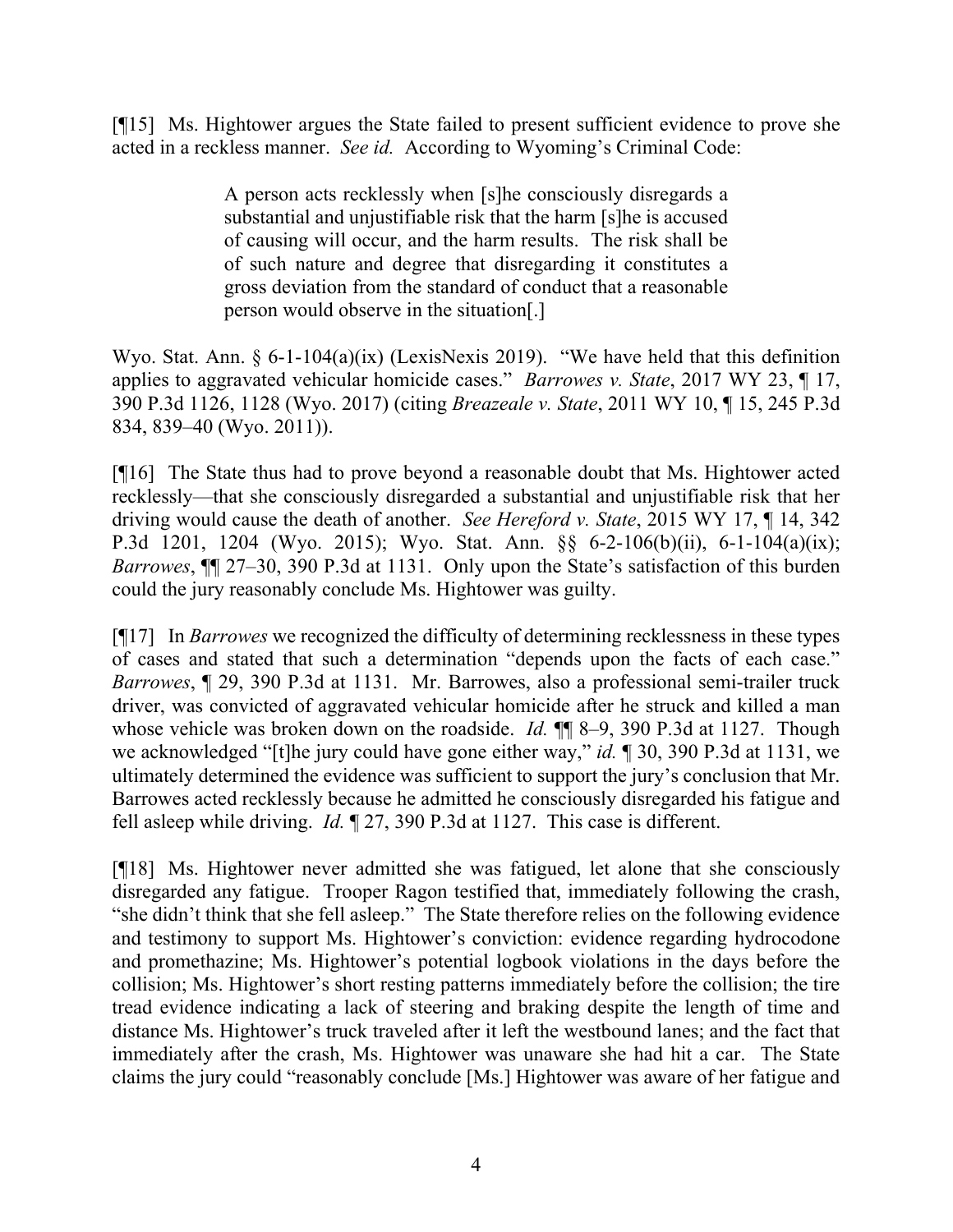the risk associated with driving while drowsy and chose to drive anyway" by drawing reasonable inferences from this evidence.

[¶19] Given the State's reliance on inference, "we must guard against a conviction obtained by adding inference to inference." *Seeley v. State*, 959 P.2d 170, 175–76 (Wyo. 1998) (citation omitted). Where a conviction is procured in part on inference, such "inferences must be based on more than speculation and conjecture[.]" *Id.* (citation omitted). The State must establish more than a mere suspicion of guilt. *See Virgilio v. State*, 834 P.2d 1125, 1134 (Wyo. 1992) (citations omitted); *United States v. Chatman*, 952 F.3d 1211, 1214 (10th Cir. 2020).

[¶20] The Tenth Circuit Court of Appeals has explained,

[t]he line between a reasonable inference that may permissibly be drawn by a jury from basic facts in evidence and an impermissible speculation is not drawn by judicial idiosyncracies. The line is drawn by the laws of logic. If there is an experience of logical probability that an ultimate fact will follow a stated narrative or historical fact, then the jury is given the opportunity to draw a conclusion because there is a reasonable probability that the conclusion flows from the proven facts.

*Sunward Corp. v. Dun & Bradstreet, Inc.*, 811 F.2d 511, 521 (10th Cir. 1987) (citations omitted).

> The rule that prohibits the stacking of inference upon inference merely indicates that at some point along a rational continuum, inferences may become so attenuated from underlying evidence as to cast doubt on the trier of fact's ultimate conclusion. In other words, "the chance of error or speculation increases in proportion to the width of the gap between underlying fact and ultimate conclusion where the gap is bridged by a succession of inferences, each based upon the preceding one."

*United States v. Summers*, 414 F.3d 1287, 1295 (10th Cir. 2005) (quoting *United States v. Shahane*, 517 F.2d 1173, 1178 (8th Cir. 1975)).

[¶21] Our analysis thus begins where the State's evidence leaves off. The critical question is whether the jury could draw permissible inferences to bridge the wide gap between the evidence the State presented and its ultimate conclusion that Ms. Hightower was fatigued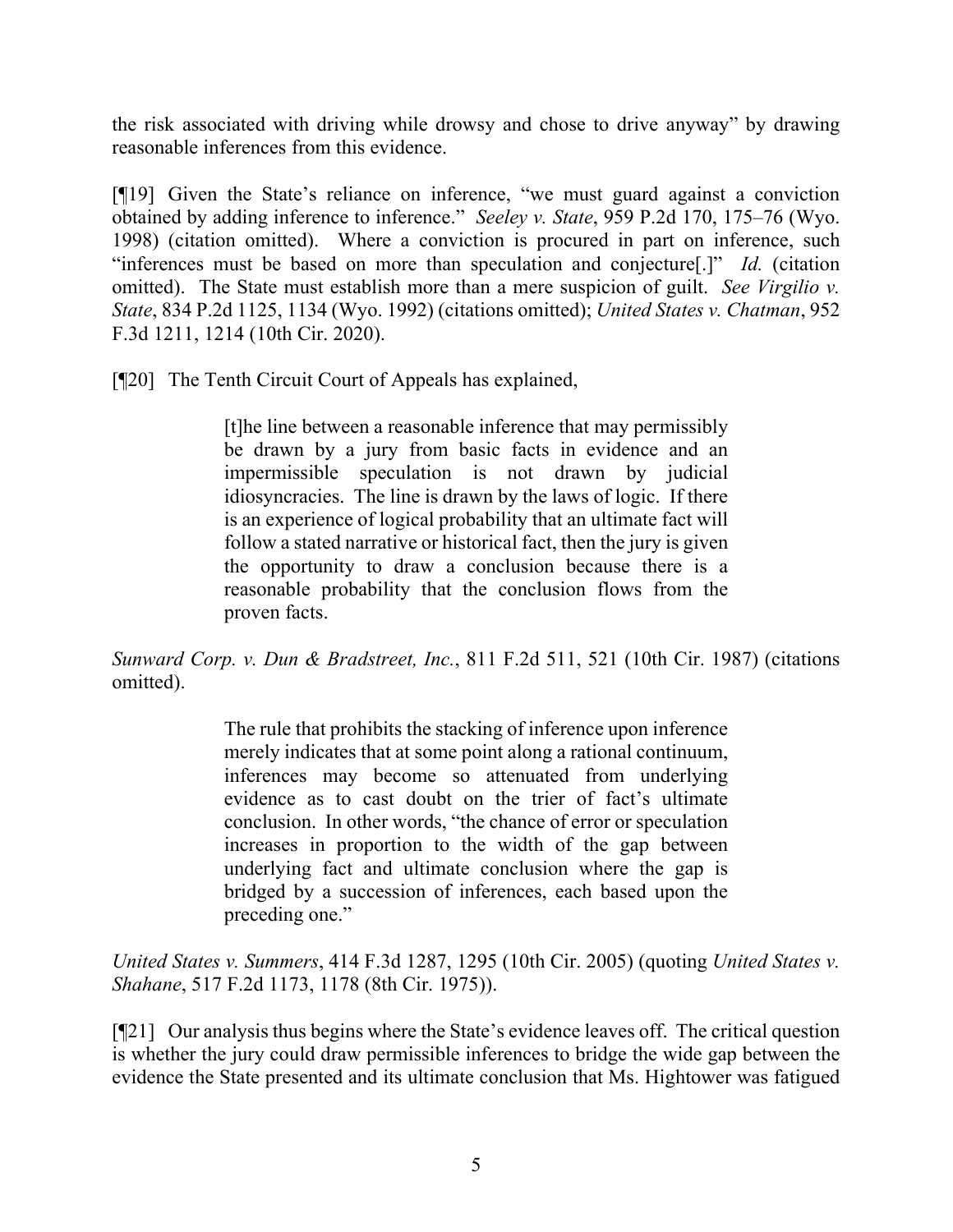and consciously disregarded her fatigue. *See id.* We conclude the jury could not permissibly bridge that gap. Too much doubt clouds its conclusion.

[¶22] We first consider the State's evidence concerning the hydrocodone and promethazine. Trooper Ragon testified that when he arrived at the accident site Ms. Hightower did not seem impaired. Both troopers testified Ms. Hightower told them she took the medications. Trooper Matheney testified Ms. Hightower told him she took them after the crash. However, blood tests taken following the accident showed no presence of controlled substances. To infer from this evidence that she was lying about when she took the medication, and to use that inference to further infer Ms. Hightower actually took the medications before the crash, and then on the basis of that inference further infer she consciously disregarded the side effects of those drugs and chose to drive anyway, would illogically require the jury to disregard direct evidence that Ms. Hightower was not impaired and instead base its conclusion on conjecture and speculation.<sup>[3](#page-6-0)</sup> This succession of attenuated inferences offers no reasonable probability that the jury's conclusion derived from the proven facts.

[¶23] Considering the possible, prior logbook violations, the State argues it could not say with certainty whether Ms. Hightower was within her legally allowed driving hours<sup>[4](#page-6-1)</sup> when the accident occurred. Notably, however, the State fails to further explain how the jury could infer from this evidence that Ms. Hightower consciously disregarded fatigue. As the State's argument is grounded in uncertainty, any explanation it might provide would also be grounded in conjecture. The absence of any logical probability that the jury could conclude Ms. Hightower consciously disregarded her fatigue because of possible, prior logbook violations is obvious.

[¶24] Evidence that Ms. Hightower failed to steer and brake both before and after striking Mr. Madera's sedan, coupled with her lack of knowledge of what happened may support a reasonable inference she fell asleep, but it does not support the jury's conclusion that Ms. Hightower acted recklessly. Neither Trooper Ragon nor Trooper Matheney testified Ms. Hightower ever suggested she was fatigued or not well-rested. To the contrary, Ms. Hightower had just returned from a break. Immediately after the accident she told Trooper Ragon she did not think she fell asleep. Thus, to bridge the gap between a reasonable inference Ms. Hightower fell asleep at the wheel and the necessary ultimate conclusion that she consciously disregarded her fatigue, the State relies on Ms. Hightower's short resting patterns immediately preceding the collision; testimony from Trooper Matheney that those patterns were inconsistent with industry norms; and testimony from Trooper Ragon that based on his training and experience, such patterns were uncommon for commercial drivers and indicated "possible fatigue or tiredness." This evidence is largely speculative and

<span id="page-6-0"></span><sup>&</sup>lt;sup>3</sup> "Guesswork cannot be substituted for evidence or inference, for 'an inference is the conclusion drawn on reason from premises established by proof. In a sense, it is the thing proved. Guesswork is not.'" *Wright v. Conway*, 34 Wyo. 1, 242 P. 1107, 1110 (Wyo. 1926) (citation omitted). 4 Federal regulations limit how many hours a professional truck driver can drive.

<span id="page-6-1"></span>